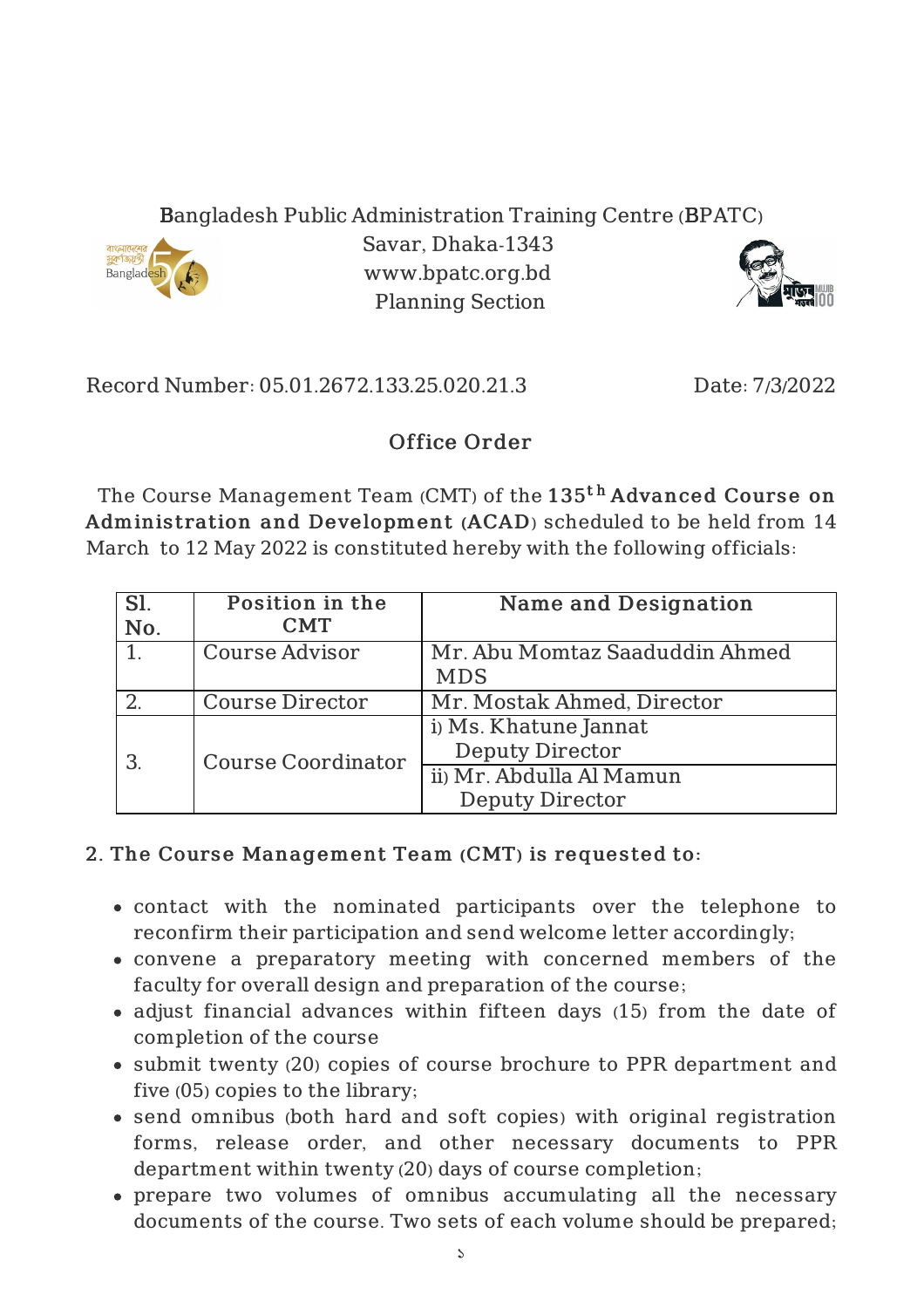one set is to be sent to the PPR department and the other to the library for preservation. Omnibus (two volumes) will consist of all handouts and be arranged module-wise and must bear page number and there will be an index in it. Course name, duration, and course management team are to be mentioned on a separate top page. Moreover, a profile of guest speakers is to be added to a separate page;

- send pen picture of the participants of the course to the Evaluation department within seven (07) working days of completion of the course;
- send a list of the participants to the Ministry of Public Administration (MOPA) and PPR department of BPATC on the first day of the course;
- send a copy of the release order to the Ministry of Public Administration (MOPA) and PPR department of BPATC on the closing day of the course;
- send participants' essential information, documents required for the foreign exposure visit during the course;
- send soft copy of relevant papers to the System Analyst and Deputy Director (MIS) to publish on the BPATC's website and to archive in erepository.
- 3. The course should run as per the standard norms of the Centre.
- 4. The order is issued with the prior approval of the competent authority.

07-03-2022 Hasan Murtaza Masum Director (PPR) Phone: 02224446607 Fax: 02224445029 Email: ppr.bpatc@gmail.com

Record Number:

Date: 7/3/2022

05.01.2672.133.25.020.21.3/1(92)

Copy for kind information and necessary action (not as per seniority):

1) Faculty (All), BPATC, Savar, Dhaka

2) All Members (CMT), 135th Advanced Course on Administration and Development (ACAD), BPATC, Savar, Dhaka

3) P.S. to Rector, BPATC, Savar, Dhaka (for kind information of the Rector) 4) Assistant Programmer, Assistant Programmer-4 Section, BPATC (with